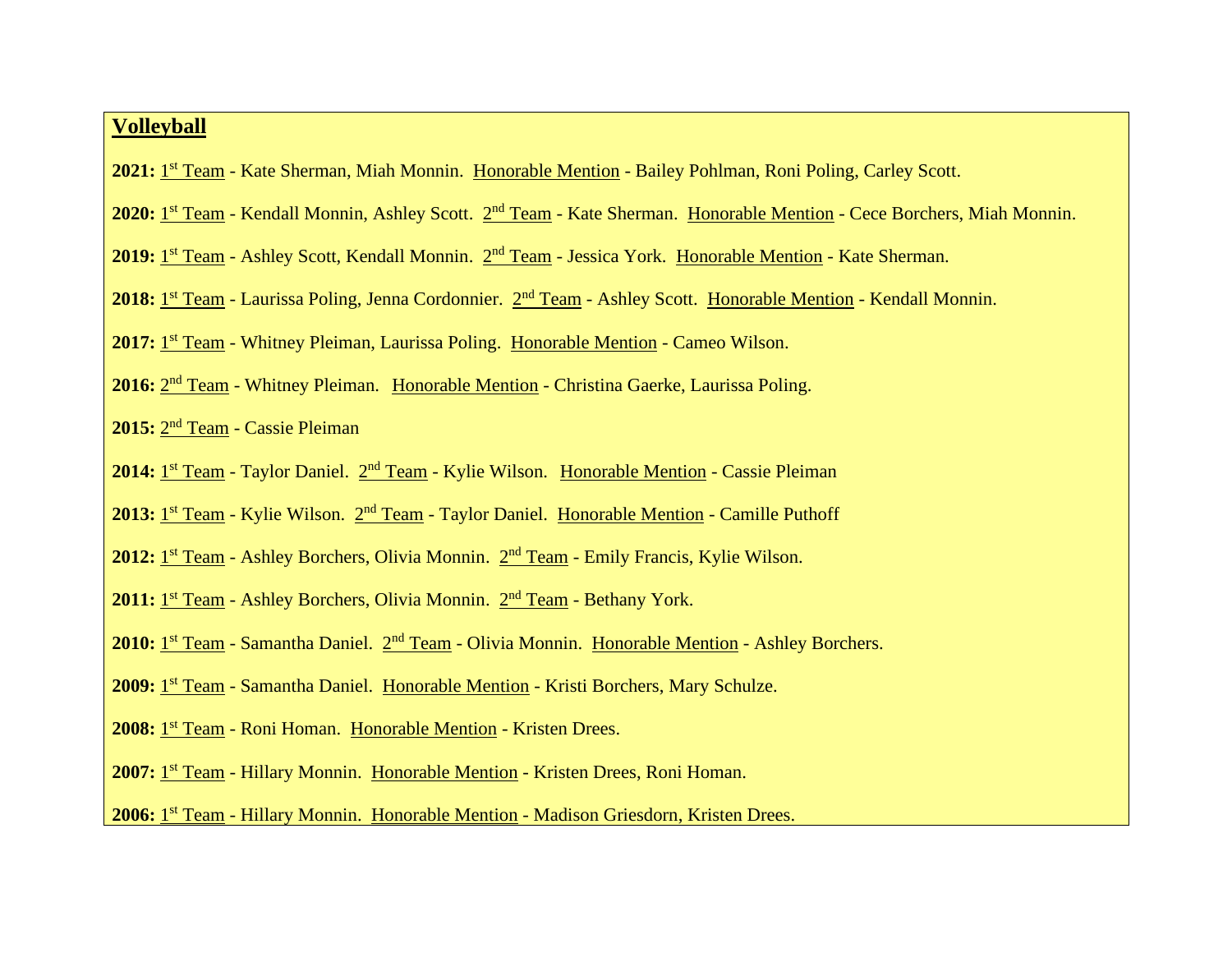**2005:** Honorable Mention - Madison Griesdorn, Hillary Monnin

**2004:**

- 2003: 1st Team Kari Hoying (POY). 2<sup>nd</sup> Team Mandy Magoto. Honorable Mention Kasey Brandewie, Janel Meyer.
- 2002: 2<sup>nd</sup> Team Mandy Magoto. Honorable Mention Kari Hoying, Cherie Grilliot.
- 2001: 1<sup>st</sup> Team Cassie Francis. Honorable Mention Laura Marchal.
- 2000: 1st Team Cassie Francis. 2<sup>nd</sup> Team Ashley Homan. Honorable Mention Heather Goubeaux, Laura Marchal.
- 1999: <sup>1st</sup> Team Abby Cordonnier. 2<sup>nd</sup> Team Ashley Homan.
- 1998: 2<sup>nd</sup> Team Abby Cordonnier. Honorable Mention Cassie Francis, Kelly Borchers.
- 1997: 2<sup>nd</sup> Team Andrea Francis. Honorable Mention Cameo Francis.
- 1996: 1<sup>st</sup> Team Angie Guillozet. 2<sup>nd</sup> Team Carrie York. Honorable Mention Cameo Francis.
- 1995: 2<sup>nd</sup> Team Angie Guillozet. Honorable Mention Carrie York.
- 1994: 1<sup>st</sup> Team Maria York. 2<sup>nd</sup> Team Jana Monnin. Honorable Mention Angel Francis.
- 1993: 1<sup>st</sup> Team Maria York, Nicki Poeppelman. Honorable Mention Angel Francis, Janelle Platfoot.
- 1992: 2<sup>nd</sup> Team Nicki Poeppelman. Honorable Mention Janelle Platfoot.
- 1991: 1<sup>st</sup> Team Tonya Cordonnier. 2<sup>nd</sup> Team Kim Borchers. Honorable Mention Amy Grieshop.
- 1990: 1<sup>st</sup> Team Tonya Cordonnier. 2<sup>nd</sup> Team Amy Timmerman. Honorable Mention Carmen Voisard.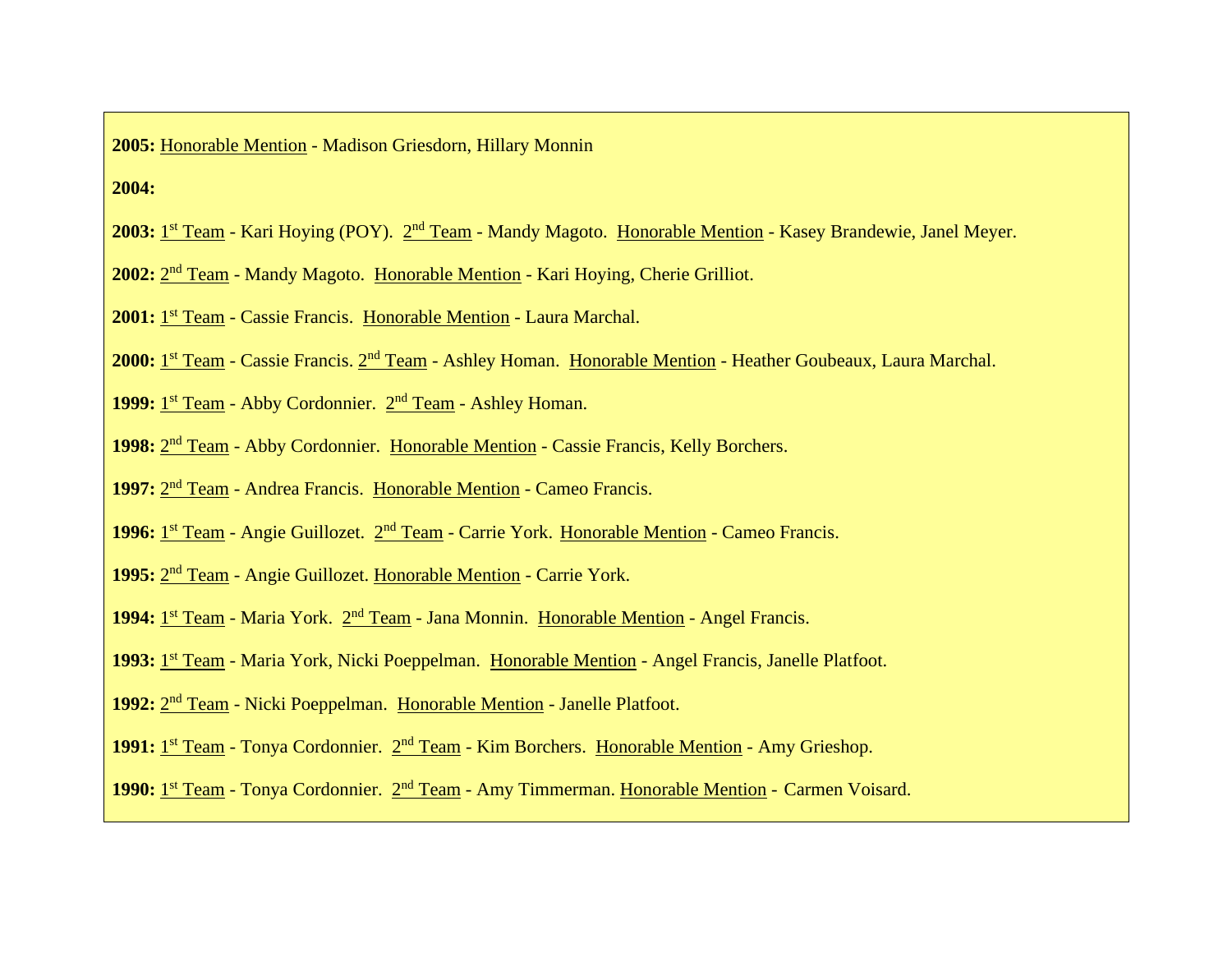1989: 1<sup>st</sup> Team - Becky Schieltz. 2<sup>nd</sup> Team - Heidi Fullenkamp. Honorable Mention - Heather Monnin, Stacey Nichols.

1988: 1<sup>st</sup> Team - Roni Albers. 2<sup>nd</sup> Team - Jenny Guillozet. Honorable Mention - Monique Cordonnier.

# **Boys Golf**

**2021:** 1 st Team **-** Ross Fiessinger.

2020: 2<sup>nd</sup> Team - Ross Fiessinger. Honorable Mention - Drew Sherman.

**2019:** Honorable Mention - Drew Sherman.

**2018:** None

2017: 1<sup>st</sup> Team - Jack Dapore. Honorable Mention - Will Sherman.

2016: 1<sup>st</sup> Team - Jack Dapore. 2<sup>nd</sup> Team - Dylan Cordonnier.

2015: 1<sup>st</sup> Team - Zach Sherman, Jonah Counts. 2<sup>nd</sup> Team - Jack Dapore, Connor Monnin.

2014: 1<sup>st</sup> Team - Luke Dapore, Zach Sherman, Gavin Hoying. 2<sup>nd</sup> Team - Connor Monnin, Jonah Counts.

2013: 1<sup>st</sup> Team - Austin Tebbe (POY), Luke Dapore, Zach Sherman, Gavin Hoying. 2<sup>nd</sup> Team - Connor Monnin, Jordan Kremer.

2012: <sup>1st</sup> Team - Treg Francis. <sup>2nd</sup> Team - Austin Tebbe.

2011: <sup>1st</sup> Team - Corey Bremigan, Treg Francis. <sup>2nd</sup> Team - Eli Puthoff, Austin Tebbe.

2010: 1<sup>st</sup> Team - Corey Bremigan. 2<sup>nd</sup> Team - Treg Francis, Austin Tebbe, Bryce Dues.

2009: 1<sup>st</sup> Team - Corey Bremigan (CO-POY), Zach Borchers. 2<sup>nd</sup> Team - Ryan Bremigan, Joe Monnin. Honorable Mention -Mitchell Bensman.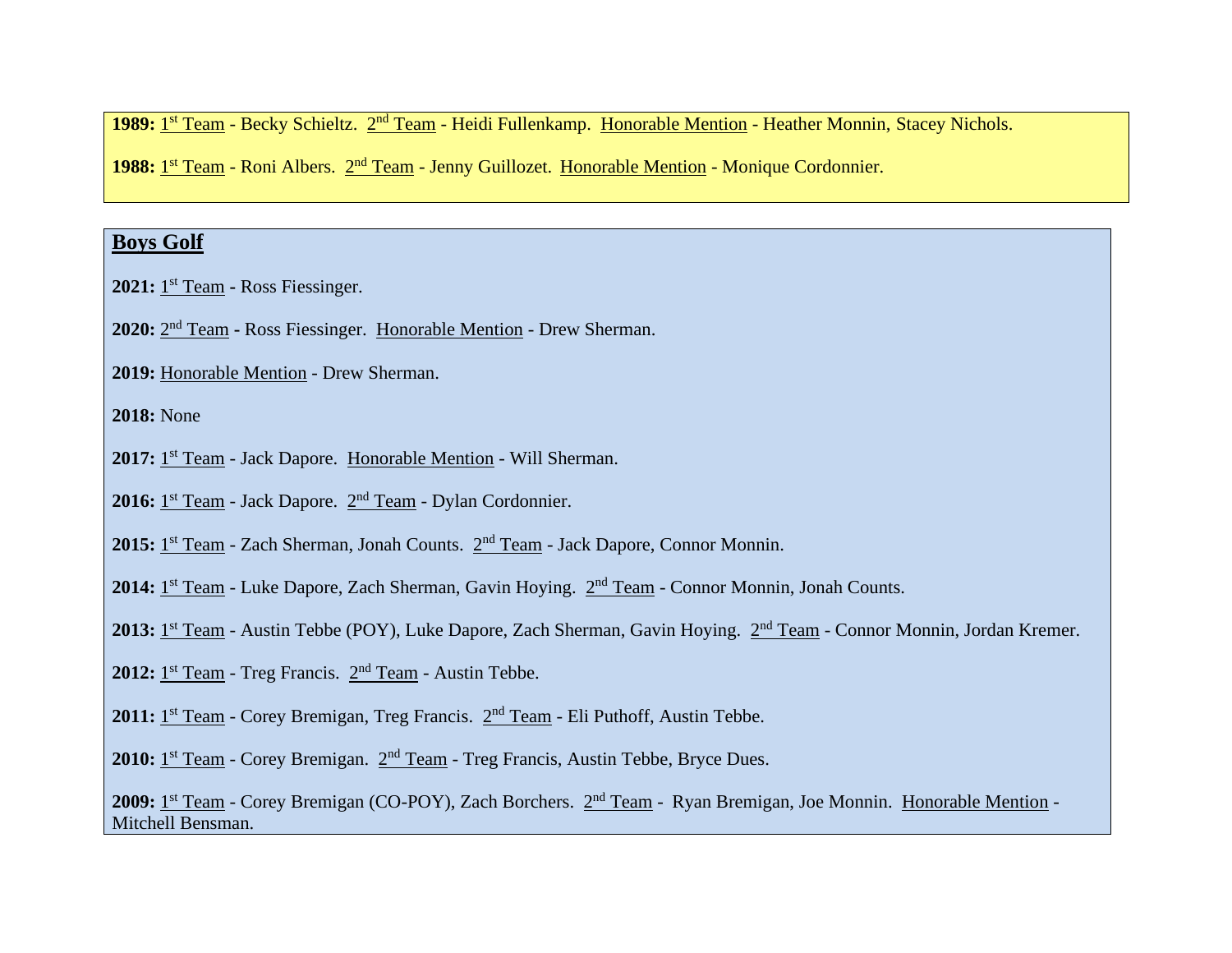2008: 1<sup>st</sup> Team - Derek Francis, Corey Bremigan. 2<sup>nd</sup> Team - Nathan Wilson, Joe Monnin. Honorable Mention - Ryan Bremigan.

2007: <sup>1st</sup> Team - Jesse Grogean. <sup>2nd</sup> Team - Nathan Wilson.

2006: 1<sup>st</sup> Team - Jesse Grogean. 2<sup>nd</sup> Team - Cayle McEldowney, Derek Francis.

### **Girls Cross Country**

**2021:** 2 nd Team – Ella Hoehne.

2020: 2<sup>nd</sup> Team - Becca Seger, Sophie Francis.

2019: <u>1<sup>st</sup> Team</u> - Becca Seger. 2<sup>nd</sup> Team - Ella Hoehne.

2018: 1<sup>st</sup> Team - Becca Seger, Ella Hoehne, Claire Meyer.

2017: 1<sup>st</sup> Team - Megan Frazier, Becca Seger, Claire Meyer. 2<sup>nd</sup> Team - Anna Fiessinger.

2016: 1st Team - Megan Frazier, Audrey Gariety, Anna Fiessinger, Claire Meyer. 2<sup>nd</sup> Team - Shae Goubeaux, Claire Caldwell.

2015: 1<sup>st</sup> Team - Molly Kearns, Lauren Heaton, Anna Fiessinger. 2nd Team - Claire Meyer, Shae Goubeaux, Becky Pinchot, Audrey Gariety.

2014: 1<sup>st</sup> Team - Emily Borchers, Lauren Heaton, Megan Frazier, Molly Kearns. 2<sup>nd</sup> Team - Shae Goubeaux.

2013: 1st Team - Emily Borchers (ROY), Lauren Heaton, Molly Kearns, Kirsten Voisard. 2<sup>nd</sup> Team - Emilie Frazier, Claudia Monnin, Karissa Voisard.

2012: 1st Team - Emily Borchers (ROY), Lauren Francis, Lauren Heaton, Molly Kearns. 2nd Team - Kirsten Voisard, Claudia Monnin, Becca Meyer.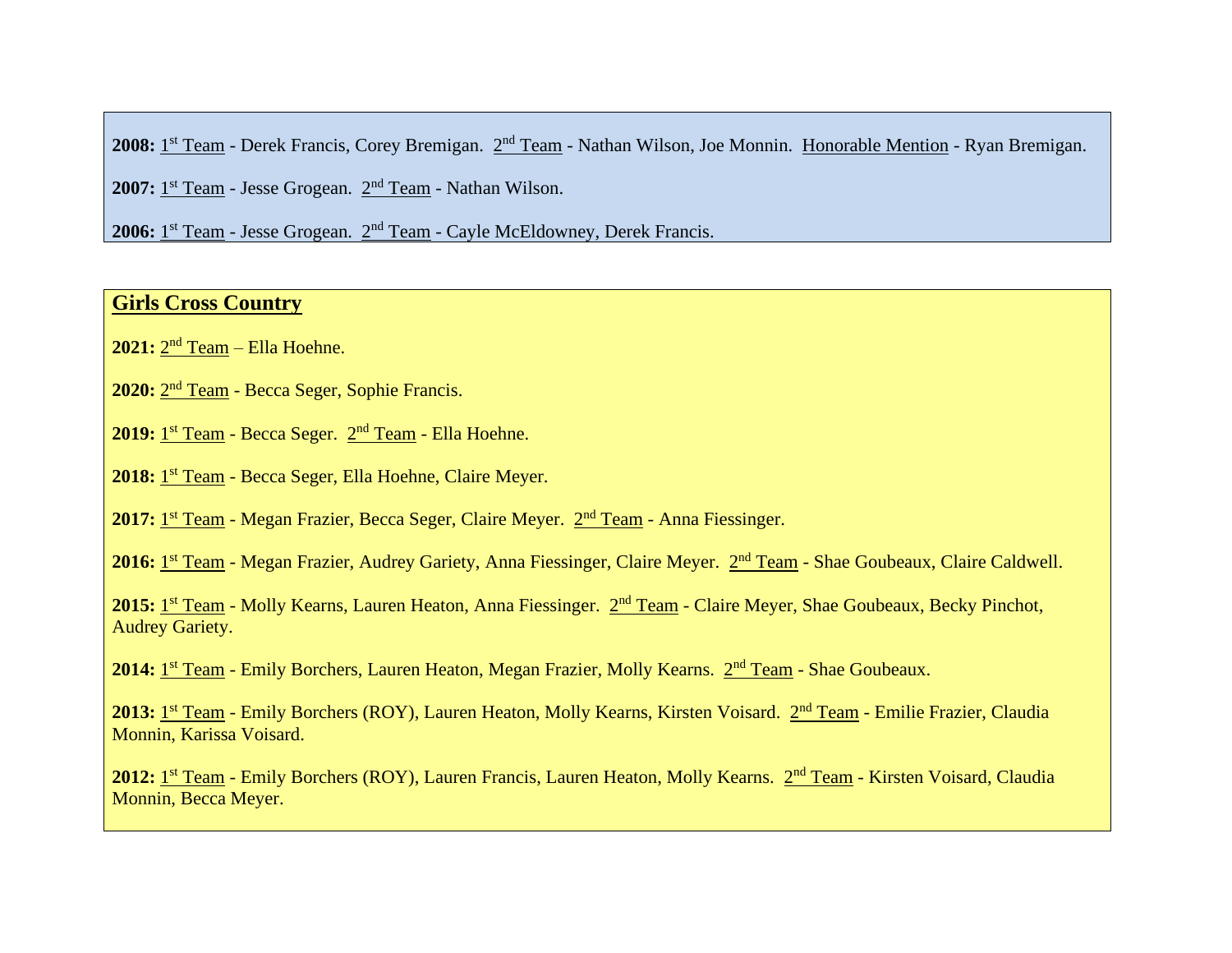| 2011: 1 <sup>st</sup> Team - Lauren Francis, Becca Meyer. 2 <sup>nd</sup> Team - Kirsten Voisard, Macy Monnin, Claudia Monnin. |  |  |
|--------------------------------------------------------------------------------------------------------------------------------|--|--|
|--------------------------------------------------------------------------------------------------------------------------------|--|--|

2010: 1<sup>st</sup> Team - Katie Borchers (ROY), Lauren Francis, Macy Monnin. 2<sup>nd</sup> Team - Becca Meyer, Kirsten Voisard, Sierra Heaton.

2009: 1st Team - Katie Borchers (ROY), Macy Monnin, Lauren Francis. 2nd Team - Kayla Francis, Sierra Heaton.

2008: 1st Team - Katie Borchers (ROY), Macy Monnin, Sierra Heaton. 2nd Team - Kayla Francis, Kristin Drees.

2007: 1<sup>st</sup> Team - Katie Borchers, Sierra Heaton. 2<sup>nd</sup> Team - Kayla Francis.

2006: 2<sup>nd</sup> Team - Dee Rosenbeck, Kayla Francis.

**2005:** 2 nd Team - Dee Rosenbeck, Carola Murman.

**2004:** 

**2003:** 

**2002:**

2001: 1<sup>st</sup> Team - Sarah York. 2<sup>nd</sup> Team - Andrea Puthoff. Honorable Mention - Laura Canafax, Ashley Simon.

### **Boys Cross Country**

2021: 2<sup>nd</sup> Team – Brayden Monnin.

2020: 2<sup>nd</sup> Team - Nicholas Caldwell.

**2019:** None

2018: 2<sup>nd</sup> Team - Gavin George.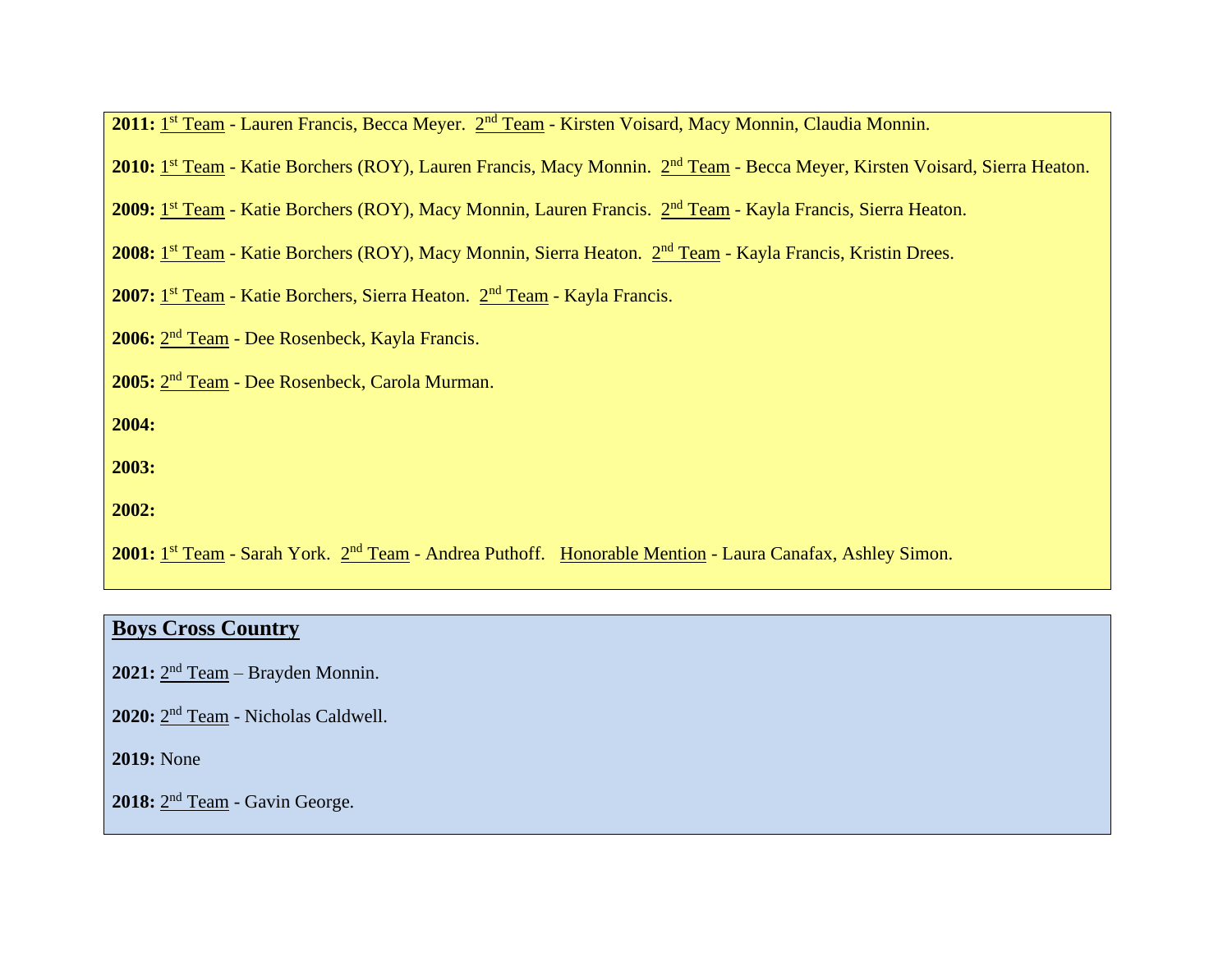2017: 2<sup>nd</sup> Team - Zachary Bell.

- 2016: 2<sup>nd</sup> Team Zachary Bell, Mason Dapore.
- 2015: 1<sup>st</sup> Team Caleb Ball. 2<sup>nd</sup> Team Andrew Ball.

2014: 1<sup>st</sup> Team - Caleb Ball, Alex Seger. 2<sup>nd</sup> Team - Jordan Gariety, Alex Herron, Andrew Ball.

2013: 1<sup>st</sup> Team - Caleb Ball (ROY). 2<sup>nd</sup> Team - Alex Seger, Steven Stickel, Ethan Monnier, Bryan Drees, Trevor Monnier.

2012: 1<sup>st</sup> Team - Jordan Gariety, Brandon Barlage, Steven Stickel. 2<sup>nd</sup> Team - Caleb Ball, Bryan Drees, Kyle Poling, Alex Herron.

2011: 1<sup>st</sup> Team - Steven Stickel, Colin Ball. 2<sup>nd</sup> Team - Jordan Gariety, Alex Herron, Brandon Barlage.

2010: 1<sup>st</sup> Team - Joel Meyer. 2<sup>nd</sup> Team - Brandon Barlage, Bryan Drees.

2009: 1<sup>st</sup> Team - Luke Pohlman (ROY), Andy Toller, Alex York, Chris Ball, Joel Meyer. 2<sup>nd</sup> Team - Trent Worthington.

2008: 1<sup>st</sup> Team - Derek Bornhorst, Andy Toller, Brian Queener. 2<sup>nd</sup> Team - Alex York, Luke Pohlman, Chris Ball, Joel Meyer.

2007: 1<sup>st</sup> Team - Derek Bornhorst (ROY), Mitchel Hoying, Chris Ball. 2<sup>nd</sup> Team - Luke Pohlman, Andy Toller, Brian Queener, Joel Meyer.

2006: 1<sup>st</sup> Team - Mitchel Hoying (ROY). 2<sup>nd</sup> Team - Andy Toller, Derek Bornhorst, Brian Queener.

2005: <sup>1st</sup> Team - Mitchel Hoying, Derek Bornhorst.

2004: 2<sup>nd</sup> Team - Jordan Grogean, Mitchel Hoying.

**2003:**

**2002:**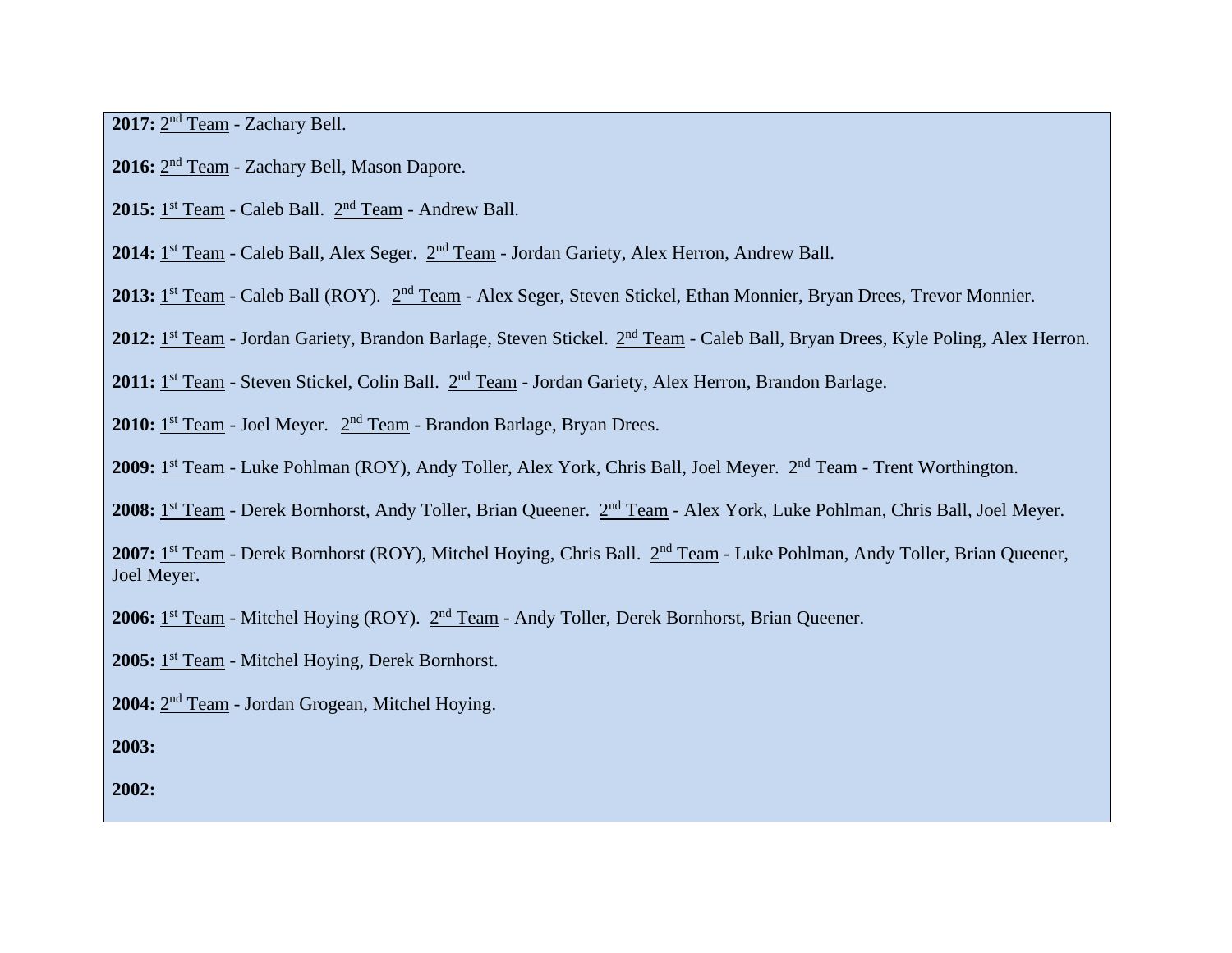**2001:** 

**2000:**

1999: 2<sup>nd</sup> Team - Michael Barhorst

1998: 1<sup>st</sup> Team - Jace Grogean (ROY), Andy Rosenbeck. 2<sup>nd</sup> Team - Kent Borchers, Jacob Bornhorst.

1997: 1<sup>st</sup> Team - Chad Bornhorst, Jace Grogean. 2<sup>nd</sup> Team - Andy Baugher, Andy Rosenbeck, Kent Borchers.

1996: 2<sup>nd</sup> Team - Andy Rosenbeck, Eric Rosenbeck, Kent Borchers

### **Girls Basketball**

2021-22: 1<sup>st</sup> Team - Kate Sherman. 2<sup>nd</sup> Team - Cece Borchers, Ella Hoehne. Honorable Mention – Reese Goubeaux.

2020-21: 1<sup>st</sup> Team - Kate Sherman. Honorable Mention - Kendall Monnin, Ella Hoehne.

2019-20: 2<sup>nd</sup> Team - Ashley Scott. Honorable Mention - Olivia Moorman, Jessica York.

2018-19: <sup>1st</sup> Team - Laurissa Poling, Jenna Cordonnier.

2017-18: 1<sup>st</sup> Team - Laurissa Poling 2<sup>nd</sup> Team - Jenna Cordonnier. Honorable Mention - Whitney Pleiman, Cameo Wilson.

2016-17: 1<sup>st</sup> Team - Maria Herron (POY). 2<sup>nd</sup> Team - Laurissa Poling, Tiffany Hatcher. Honorable Mention - Cameo Wilson.

2015-16: 2<sup>nd</sup> Team - Maria Herron, Tiffany Hatcher

2014-15: <sup>1st</sup> Team - Kylie Wilson. 2<sup>nd</sup> Team - Maria Herron, Claire Sherman

2013-14: 1<sup>st</sup> Team - Kylie Wilson. 2<sup>nd</sup> Team - Claire Sherman. Honorable Mention - Lauren Heaton.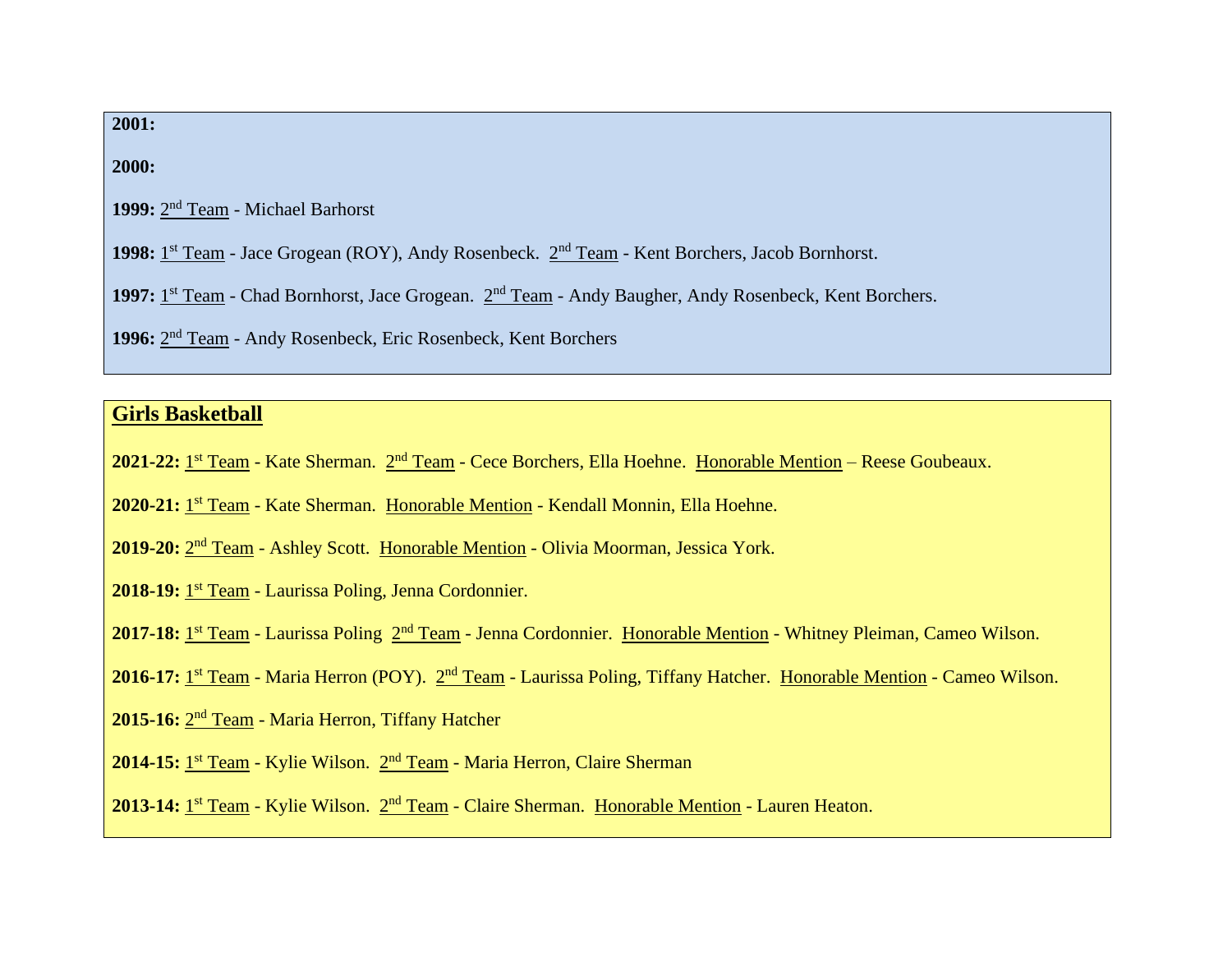2012-13: 1<sup>st</sup> Team - Kylie Wilson. 2<sup>nd</sup> Team - Ashley Borchers. Honorable Mention - Shana Meyer, Lauren Heaton.

- 2011-12: 2<sup>nd</sup> Team Camille Puthoff. Honorable Mention Kylie Wilson.
- **2010-11:** Honorable Mention Katie Borchers, Bethany York.
- 2009-10: 2<sup>nd</sup> Team Brooke Gariety. Honorable Mention Kristi Borchers.
- 2008-09: 2<sup>nd</sup> Team Roni Homan. Honorable Mention Kristi Borchers.
- 2007-08: 1<sup>st</sup> Team Hillary Monnin. 2<sup>nd</sup> Team Kristi Borchers.
- 2006-07: 2<sup>nd</sup> Team Hillary Monnin. Honorable Mention Madison Griesdorn
- 2005-06: 2<sup>nd</sup> Team Hillary Monnin. Honorable Mention Dee Rosenbeck, Madison Griesdorn.
- **2004-05:** 1 st Team Anita Bulcher
- 2003-04: 1<sup>st</sup> Team Anita Bulcher (POY). 2<sup>nd</sup> Team Kari Hoying. Honorable Mention Anita Grieshop.
- 2002-03: 1<sup>st</sup> Team Betsy Nichols. 2<sup>nd</sup> Team Kari Hoying, Anita Bulcher. Honorable Mention Mandy Magoto.
- 2001-02: 1<sup>st</sup> Team Cassie Francis. 2<sup>nd</sup> Team Betsy Nichols. Honorable Mention Andrea Puthoff.
- 2000-01: 1<sup>st</sup> Team Cassie Francis (POY), Andrea Puthoff. Honorable Mention Laura Marchal, Betsy Nichols.
- 1999-00: 1<sup>st</sup> Team Cassie Francis, Abby Cordonnier. Honorable Mention Ashley Homan, Andrea Puthoff.
- 1998-99: 1<sup>st</sup> Team Abby Cordonnier. 2<sup>nd</sup> Team Kelly Borchers, Cassie Francis. Honorable Mention Liz Mangen.
- 1997-98: 1<sup>st</sup> Team Abby Cordonnier. Honorable Mention Stacey Monnin, Cameo Francis.
- 1996-97: 1<sup>st</sup> Team Krista Nichols. 2<sup>nd</sup> Team Nicole Marchal. Honorable Mention Jayme Borchers, Abby Cordonnier.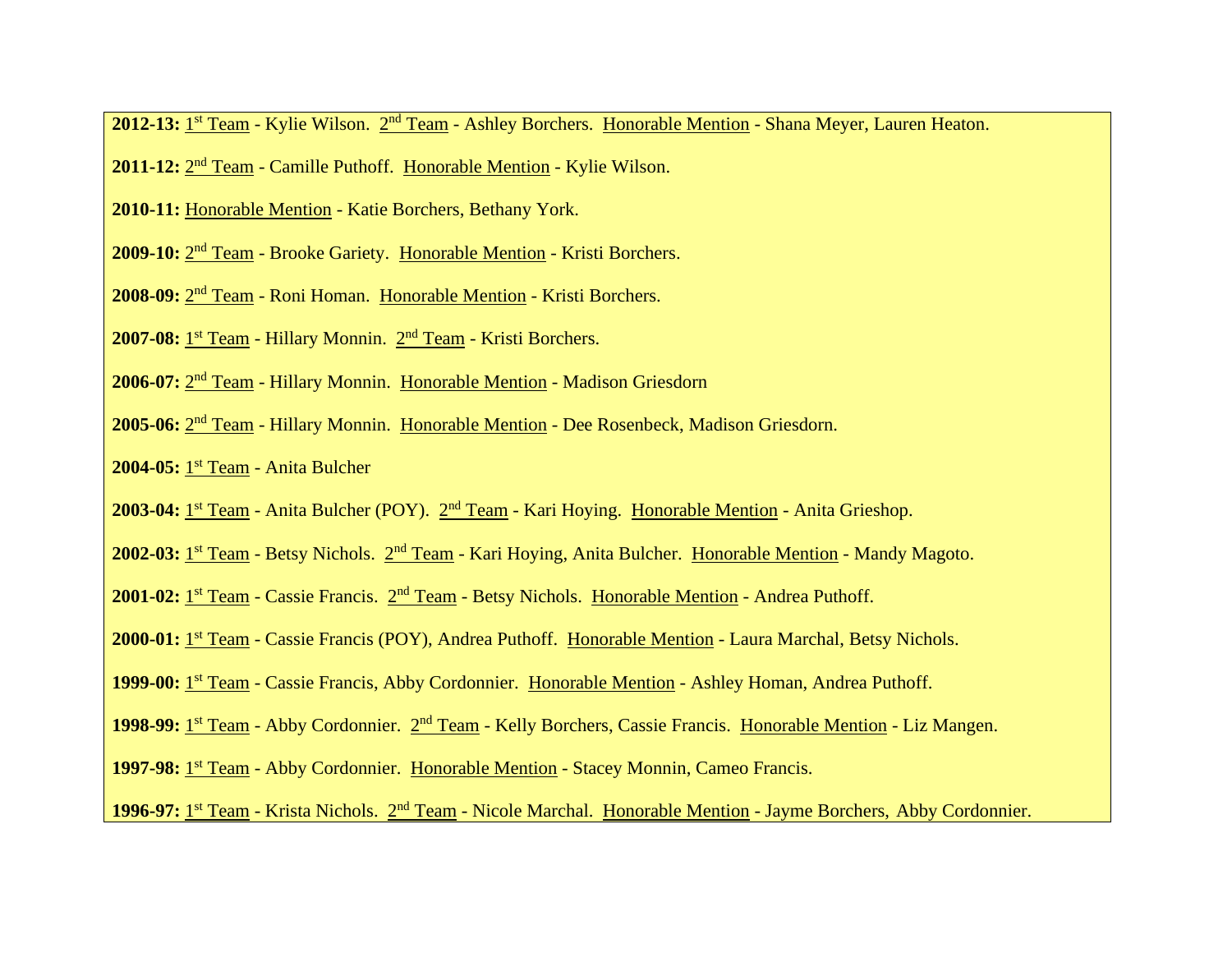1995-96: 1<sup>st</sup> Team - Krista Nichols. Honorable Mention - Jayme Borchers, Nicki Magoto.

1994-95: 1<sup>st</sup> Team - Jana Monnin (POY), Angel Francis. Honorable Mention - Krista Nichols, Maria York.

1993-94: 1<sup>st</sup> Team - Angel Francis (POY). 2<sup>nd</sup> Team - Janelle Platfoot, Jana Monnin.

1992-93: 1<sup>st</sup> Team - Holly Shappie. 2<sup>nd</sup> Team - Jana Monnin. Honorable Mention - Angel Francis.

1991-92: <sup>1st</sup> Team - Tonya Cordonnier. <sup>2nd</sup> Team - Kim Borchers. Honorable Mention - Holly Shappie.

1990-91: <sup>1st</sup> Team - Tonya Cordonnier. 2<sup>nd</sup> Team - Kim Borchers.

1989-90: 1<sup>st</sup> Team - Becky Schietlz (POY), Jackie Grieshop. 2<sup>nd</sup> Team - Laura Deloye.

1988-89: 1<sup>st</sup> Team - Roni Albers. 2<sup>nd</sup> Team - Carolyn Sherman. Honorable Mention - Becky Schieltz.

1987-88: 2<sup>nd</sup> Team - Jodi Cordonnier, Roni Albers, Laura Grieshop.

### **Boys Basketball**

2021-22: 2<sup>nd</sup> Team - Zane Shappie, Brayden Monnin. Honorable Mention - Xavier Phlipot, Hayden Quinter.

2020-21: 2<sup>nd</sup> Team - Hayden Quinter.

2019-20: 2<sup>nd</sup> Team - Mason Dapore.

2018-19: 2<sup>nd</sup> Team - Mason Dapore, Daniel Kearns. Honorable Mention - Jordan York.

2017-18: <sup>1st</sup> Team - Jack Dapore. <sup>2nd</sup> Team - Daniel Kearns, Jordan York.

2016-17: 1<sup>st</sup> Team - Dylan Cordonnier. 2<sup>nd</sup> Team - Cole Tebbe. Honorable Mention - Jack Dapore.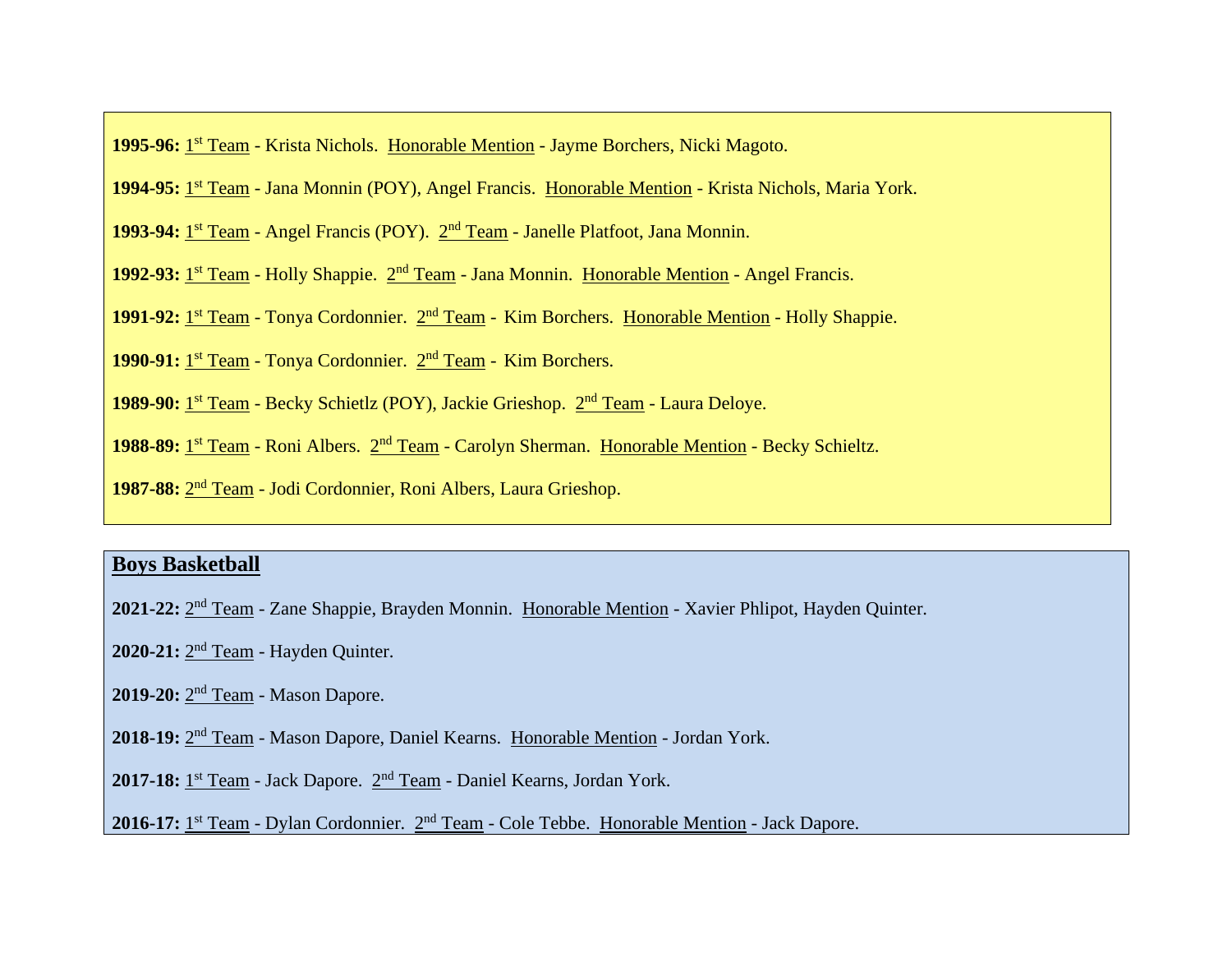2015-16: 1<sup>st</sup> Team - Trevor Monnin. 2<sup>nd</sup> Team - Josh York. Honorable Mention - Cole Tebbe

2014-15: 1<sup>st</sup> Team - Gavin Hoying (POY), Nolan Francis. Honorable Mention - Jordan Gariety

2013-14: <sup>1st</sup> Team - Nolan Francis, Gavin Hoying. Honorable Mention - Jacob Pleiman.

**2012-13:** Honorable Mention - Treg Francis, Nolan Francis.

2011-12: <sup>1st</sup> Team - Brandon Wilson. <sup>2nd</sup> Team - Treg Francis. Honorable Mention - Bryce Rittenhouse.

2010-11: <sup>1st</sup> Team - Jacob Hoying. Honorable Mention - Levi Francis.

2009-10: 1<sup>st</sup> Team - Levi Francis. 2<sup>nd</sup> Team - Jacob Hoying. Honorable Mention - Nathan Wilson.

2008-09: <sup>1st</sup> Team - Nathan Wilson. <sup>2nd</sup> Team - Levi Francis.

2007-08: 2<sup>nd</sup> Team - Brook Schafer, Mitchel Hoying. Honorable Mention - Abe Francis.

2006-07: 1<sup>st</sup> Team - Brook Schafer (POY), Andy Zumberger. 2<sup>nd</sup> Team - Cody Anthony. Honorable Mention - Chett Borchers, Mitchel Hoying.

2005-06: 1<sup>st</sup> Team - Brent Pleiman (POY). 2<sup>nd</sup> Team - Luke Cordonnier, Colin Puthoff. Honorable Mention - Adam York.

2004-05: <sup>1st</sup> Team - Brent Pleiman (POY), Jordan Grogean. Honorable Mention - Colin Puthoff.

2003-04: <sup>1st</sup> Team - Jay Borchers. <sup>2nd</sup> Team - Brent Pleiman.

2002-03: <sup>1st</sup> Team - Kyle Gill. <sup>2nd</sup> Team - Jay Borchers.

2001-02: <sup>1st</sup> Team - Dane Borchers (POY). <sup>2nd</sup> Team - Josh Cordonnier, Jay Borchers.

2000-01: 1<sup>st</sup> Team - Eric Rosenbeck. 2<sup>nd</sup> Team - Keith Borchers, Josh Cordonnier. Honorable Mention - Dane Borchers.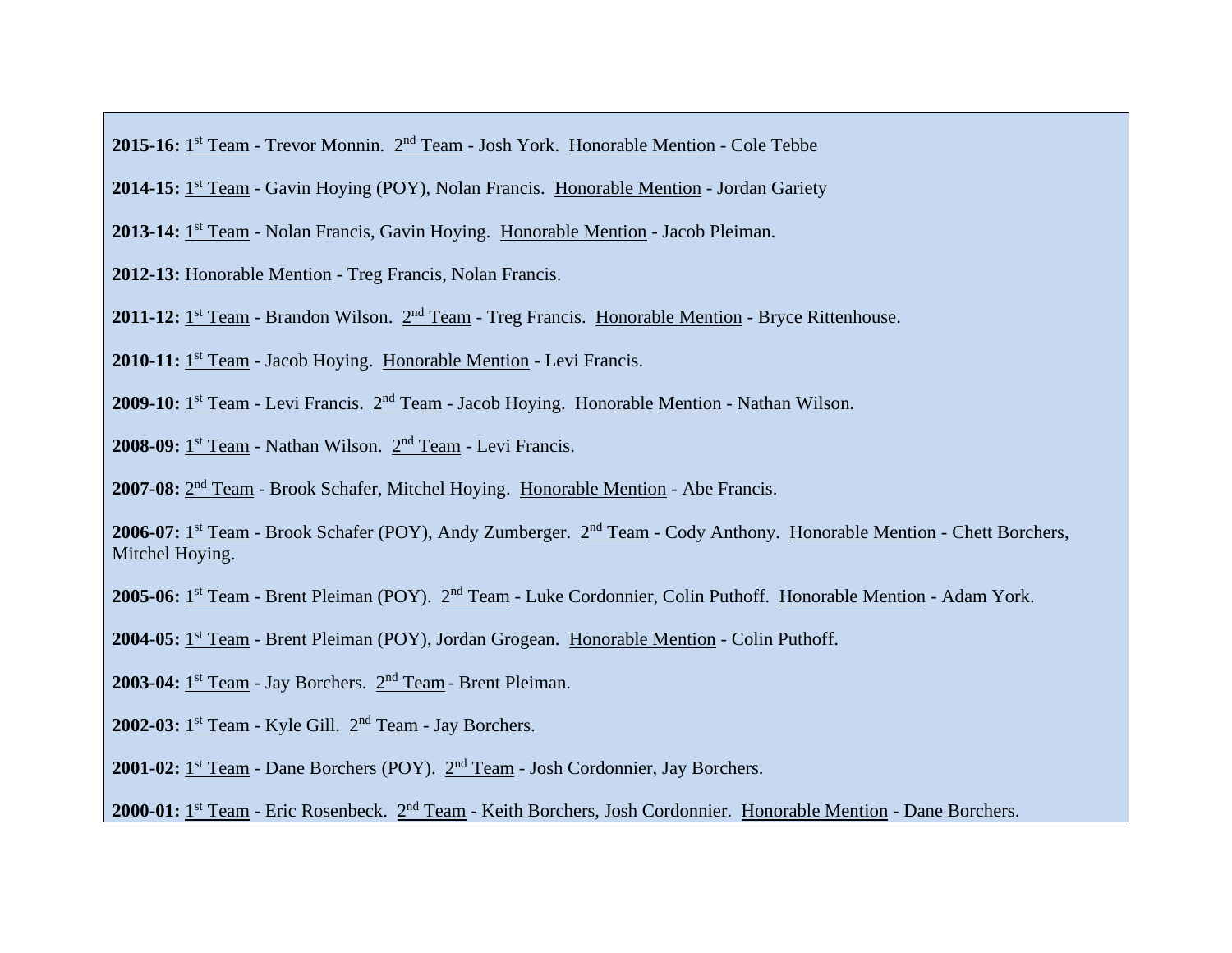1999-00: 2<sup>nd</sup> Team - Jason Grieshop, Eric Rosenbeck.

1998-99: 1<sup>st</sup> Team - Craig Monnin, Andy Rosenbeck. 2<sup>nd</sup> Team - Jace Grogean. Honorable Mention - Craig Borchers.

1997-98: 2<sup>nd</sup> Team - Andy Rosenbeck

1996-97: <sup>1st</sup> Team - Kyle Schafer.  $2<sup>nd</sup>$  Team - Nick Borchers. Honorable Mention - Craig Monnin.

1995-96: <sup>1st</sup> Team - Kyle Schafer. <sup>2nd</sup> Team - Nick Borchers.

1994-95: <sup>1st</sup> Team - Spencer Cordonnier. <sup>2nd</sup> Team - Bart Doseck. Honorable Mention - Kyle Schafer.

1993-94: <sup>1st</sup> Team - Spencer Cordonnier, Shane Borchers.  $2<sup>nd</sup>$  Team - Chris Francis.

1992-93: 1<sup>st</sup> Team - Shane Borchers. 2<sup>nd</sup> Team - Spencer Cordonnier. Honorable Mention - Chris Francis.

1991-92: 2<sup>nd</sup> Team - Shane Borchers. Honorable Mention - Ken Bergman, Scott Borchers.

1990-91: <sup>1st</sup> Team - Josh Francis, Nate Heffner. Honorable Mention - Dean Borchers, Jeff Kunk.

1989-90: 1<sup>st</sup> Team - Mark Ruhenkamp. Honorable Mention - Josh Francis.

1988-89: 1<sup>st</sup> Team - Mark Hoying. Honorable Mention - Shane Francis, Mark Ruhenkamp.

1987-88: 2<sup>nd</sup> Team - Stacy Monnin. Honorable Mention - Shane Francis.

**1986-87:**

1985-86: 2<sup>nd</sup> Team - Brad Monnin, Mike Heaton, Joe Rittenhouse.

1984-85: 2<sup>nd</sup> Team - Craig McEldowney. Honorable Mention - Brad Francis.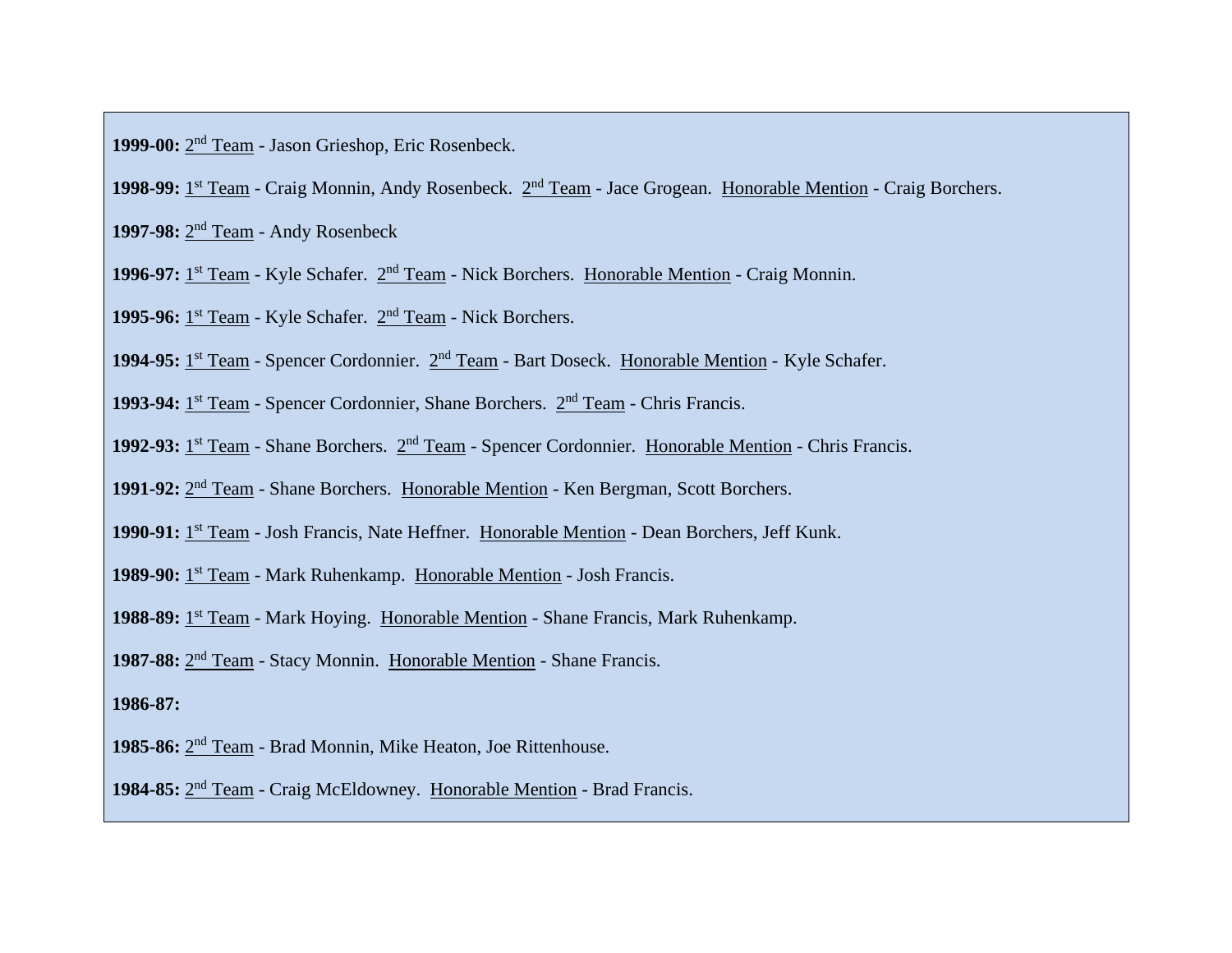1983-84: 2<sup>nd</sup> Team - John Hoehne. Honorable Mention - Craig McEldowney.

**1982-83:** Honorable Mention - Alan Monnin.

1981-82: 1<sup>st</sup> Team - Bill Sturwold. 2<sup>nd</sup> Team - Jeff Monnin. Honorable Mention - Mark Schulze.

## **Softball**

2022: 1st Team - Makena Hoying (POY), Riley Hammonds, Kelby Doseck, Reese Goubeaux. 2<sup>nd</sup> Team - Simone Puthoff, Sophie Francis, Ava Daniel, Jaela Shappie. Honorable Mention - Cece Borchers.

2021: 1st Team - Riley Hammonds (POY), Simone Puthoff, Makenna Hoying. 2nd Team - Reese Goubeaux. Honorable Mention -Kendall Monnin, Sophie Francis, Cece Borchers.

**2020:** Cancelled

2019: 1st Team - Jenna Cordonnier, Shea Borchers, Riley Hammonds. 2nd Team - Olivia Moorman. Honorable Mention - Kennedie Goubeaux, Ashley Scott, Sophie Francis.

2018: 1<sup>st</sup> Team - Grace Saunders (POY), Lauren Monnin, Kylee Sherman. 2<sup>nd</sup> Team - Lexi Monnin. Honorable Mention - Claudia Counts, Shea Borchers, Jenna Cordonnier.

2017: 1<sup>st</sup> Team - Maria Herron (POY), Grace Saunders, Maddie Borchers. 2<sup>nd</sup> Team - Lexi Monnin. Honorable Mention - Katie Swartz, Lauren Monnin, Shea Borchers, Jenna Cordonnier.

2016: <u>1st Team</u> - Maria Herron (Co-POY), Maddie Borchers. 2nd Team - Claudia Counts, Lexi Monnin, Lauren Monnin.

2015: <u>1st Team</u> - Maria Herron, Corinna Francis. 2nd Team - Kennedy Metz. Honorable Mention - Carrie Petty, Hannah Sherman.

2014: <u>1<sup>st</sup> Team</u> - Maria Herron. 2<sup>nd</sup> Team - Taylor Borchers. Honorable Mention - Corrina Francis, Hannah Sherman.

2013: 1<sup>st</sup> Team - Olivia Monnin. 2<sup>nd</sup> Team - Sara Young, Alexa Counts. Honorable Mention - Heidi Petty, Julia Drees.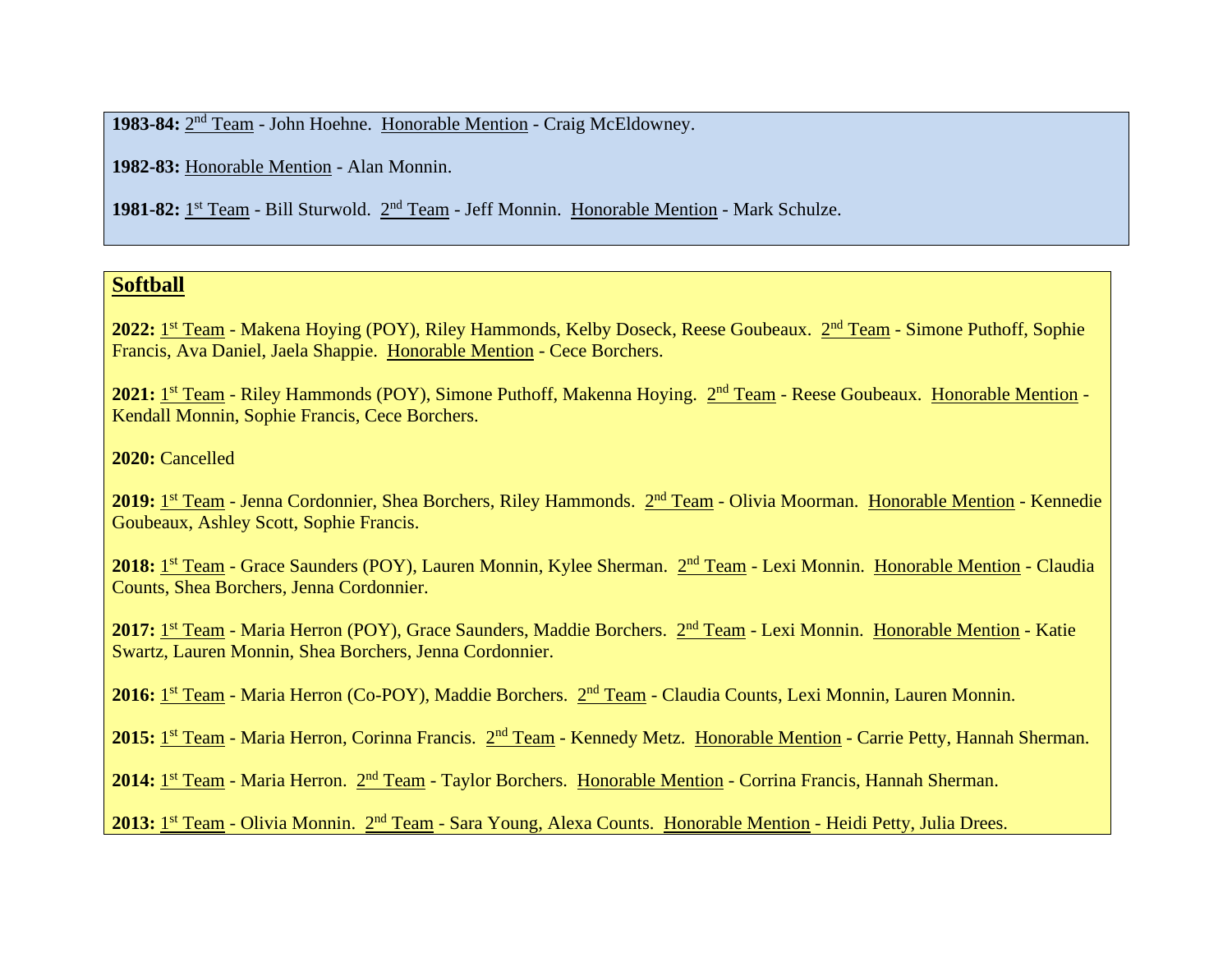2012: 1<sup>st</sup> Team - Katelyn Herron, Alexa Counts. 2<sup>nd</sup> Team - Tori Borchers, Olivia Monnin. Honorable Mention - Heidi Petty, Kennedy Metz, Hannah Sherman.

2011: 1<sup>st</sup> Team - Katelyn Herron (POY), Makenzi Monnin. 2<sup>nd</sup> Team - Mallory Neargardner. Honorable Mention - Jessica Millhouse, Jessie Zumberger.

2010: 1st Team - Katelyn Herron, Makenzi Monnin. 2<sup>nd</sup> Team - Amanda Kremer. Honorable Mention - Erica Goubeaux, Jessica Zumberger.

2009: 1st Team - Katelyn Herron. 2<sup>nd</sup> Team - Kristi Borchers. Honorable Mention - Chelsea Clough, Alissa Meyer, Courtney Sherman.

2008: 1<sup>st</sup> Team - Hillary Monnin, Amy Bensman. 2<sup>nd</sup> Team - Sarah Petty. Honorable Mention - Brianne Schulze, Kristi Borchers, Courtney Sherman.

2007: 1<sup>st</sup> Team - Hillary Monnin. 2<sup>nd</sup> Team - Amy Bensman.

2006: <u>1st Team</u> - Katie Drees. 2nd Team - Kristen Allen. Honorable Mention - Sarah Bensman, Melissa Lachat.

2005: 1<sup>st</sup> Team - Janel Meyer, Katy Luthman. Honorable Mention - Lianne Cordonnier, Katie Drees.

2004: 1st Team - Kari Hoying (POY), Janel Meyer, Kimberly Goubeaux. Honorable Mention - Melissa Marchal, Katy Luthman, Kristi Simon.

#### **2003:**

2002: <u>1st Team</u> - Kari Hoying. 2nd Team - Brooke Brandewie, Katie Grogean, Laura Marchal. Honorable Mention - Stacie Schulze.

2001: <u>1st Team</u> - Sue Borchers. 2<sup>nd</sup> Team - Laura Marchal, Kari Hoying. Honorable Mention - Jessi Gaier, Jodi Baugher.

2000: 1<sup>st</sup> Team - Katie Grogean. 2<sup>nd</sup> Team - Sue Borchers. Honorable Mention - Jessi Gaier.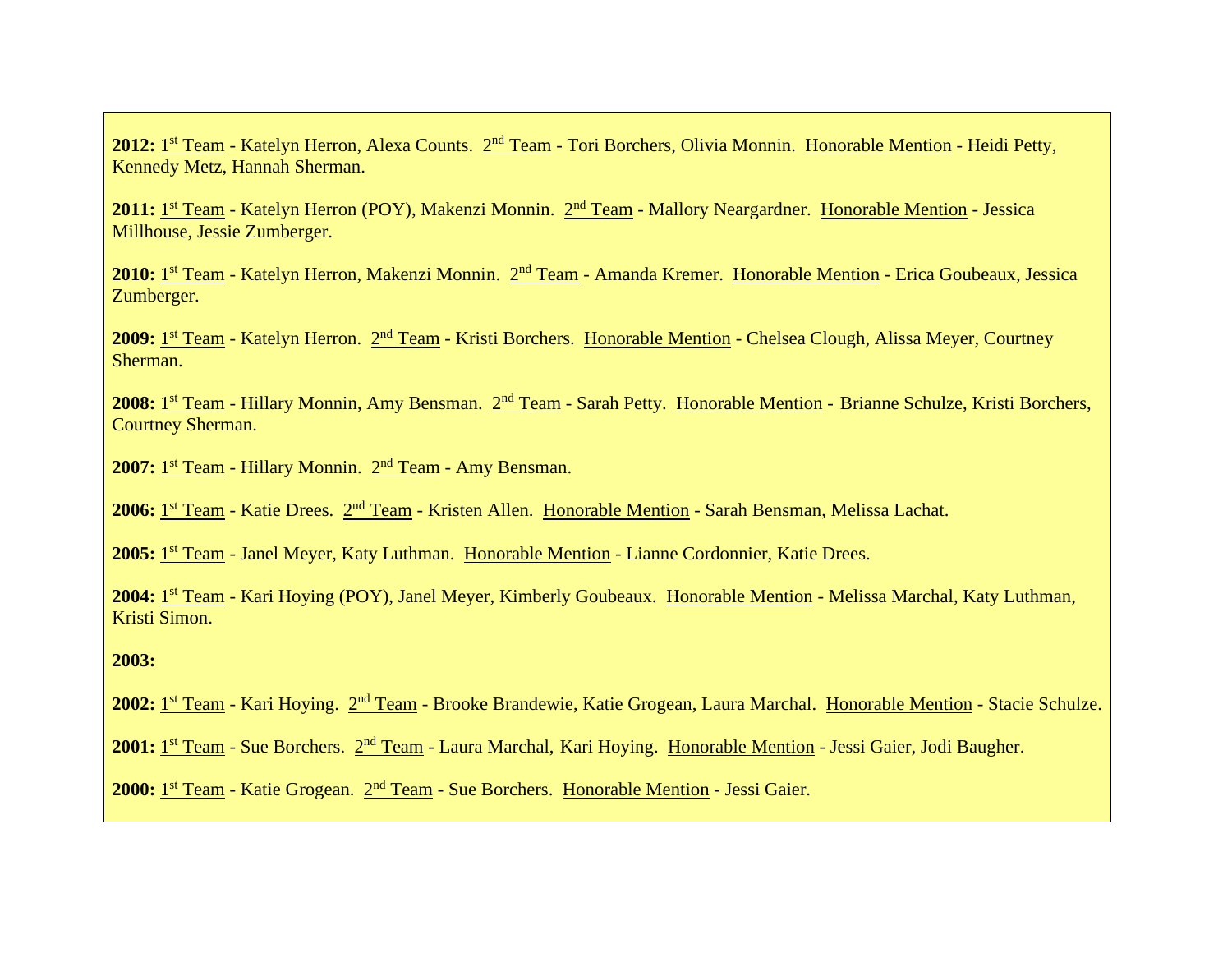1999: 1<sup>st</sup> Team - Pam Grogean, Kelly Borchers. Honorable Mention - Amy Goubeaux.

1998 1<sup>st</sup> Team - Andrea Francis, Melissa Doseck. 2<sup>nd</sup> Team - Chelsea Daniel, Pam Grogean.

1997: 1<sup>st</sup> Team - Nicole Marchal. 2<sup>nd</sup> Team - Jayme Borchers, Angie Guillozet, Andrea Francis. Honorable Mention - Melissa Doseck, Amy Goubeaux, Pam Grogean.

1996: 1<sup>st</sup> Team - Nicki Gaier, Nicole Marchal. 2<sup>nd</sup> Team - Cindy Barhorst, Lindsey Grogean, Andrea Francis. Honorable Mention -Jayme Borchers, Melissa Doseck, Angie Guillozet, Cheryl Monnin.

#### **Baseball**

2022: 1<sup>st</sup> Team - Grant Saunders (POY), Xavier Phlipot, Braylon Cordonnier. 2<sup>nd</sup> Team - Brayden Monnin, Hayden Quinter. Honorable Mention - Aiden Shappie, Zane Shappie.

2021: 1<sup>st</sup> Team - Drew Sherman, Xavier Phlipot. 2<sup>nd</sup> Team - Zane Shappie, Grant Saunders, Aiden Shappie. Honorable Mention -Ross Fiessinger.

2020: Cancelled

2019: 1<sup>st</sup> Team - Daniel Kearns. 2<sup>nd</sup> Team - Evan Monnier. Honorable Mention - Carter Francis, Wil Sherman.

2018: 1<sup>st</sup> Team - Hunter Cohee (POY), Dion Puthoff. 2<sup>nd</sup> Team - Daniel Kearns, Carter Francis, Jack Dapore. Honorable Mention -Wil Sherman.

2017: 1<sup>st</sup> Team - Hunter Cohee (POY), Drew Sherman, Kevin Drees. 2<sup>nd</sup> Team - Dion Puthoff, Jack Dapore. Honorable Mention -Clay George, Daniel Kearns, Evan Monnier.

2016: 1<sup>st</sup> Team - Jonah Counts, Zach Sherman, Connor Monnin. 2<sup>nd</sup> Team - Drew Sherman, Hunter Cohee. Honorable Mention -Bryant McCarty, Kevin Drees.

2015: 1<sup>st</sup> Team - Nolan Francis, Zach Sherman. 2<sup>nd</sup> Team - Jordan Gariety, Drew Sherman. Honorable Mention - Luke Dapore, Jonah Counts.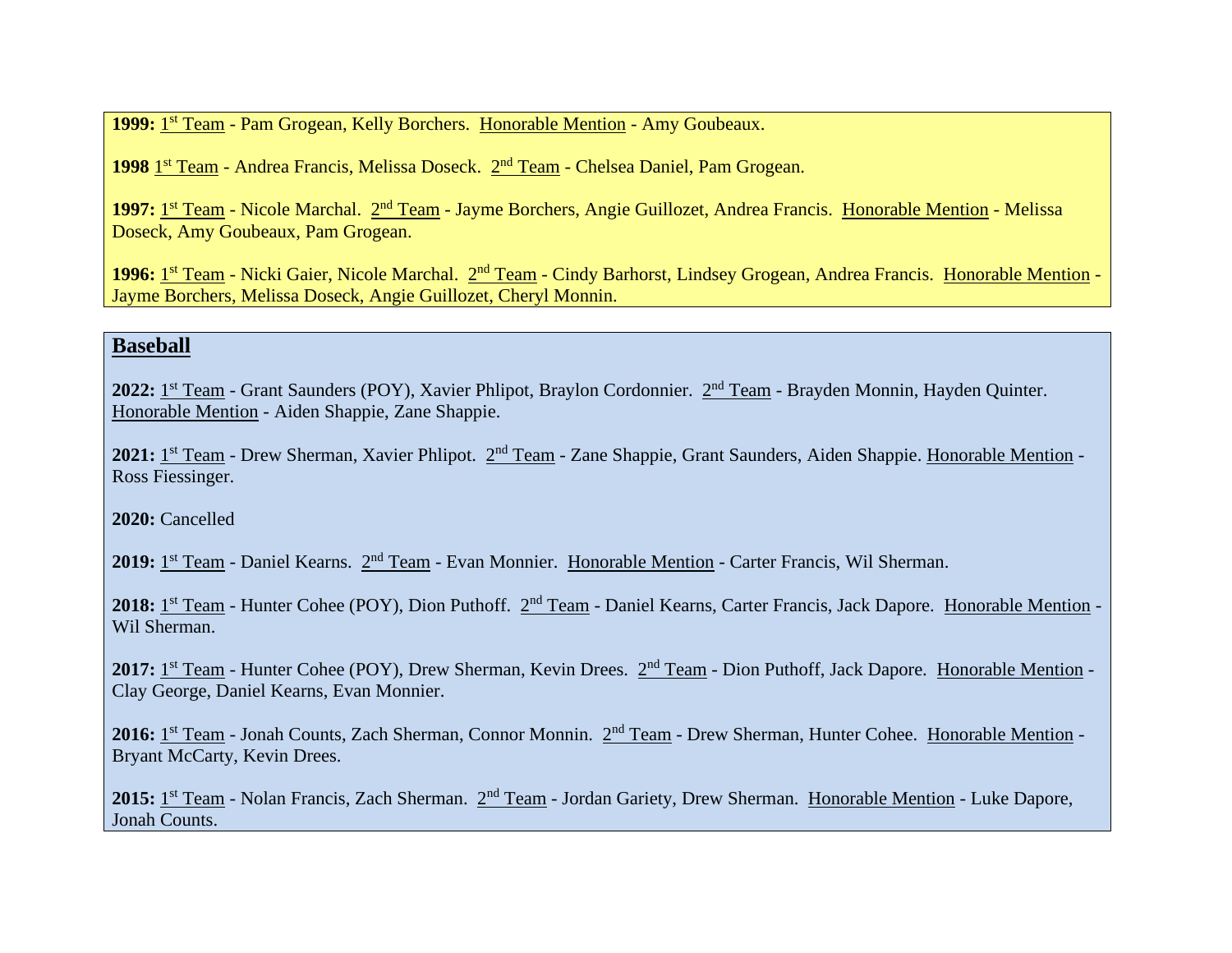2014: 1<sup>st</sup> Team - Isaiah Counts, Nolan Francis, Bailey Francis. 2<sup>nd</sup> Team - Bryan Drees, Cole McEldowney. Honorable Mention -Gavin Hoying, Zach Sherman.

2013: 1<sup>st</sup> Team - Trevor Sherman, Bailey Francis, Treg Francis. 2<sup>nd</sup> Team - Cole McEldowney. Honorable Mention - Isaiah Counts.

2012: 1<sup>st</sup> Team - Colyn McEldowney, Trevor Sherman. 2<sup>nd</sup> Team - Treg Francis, Eric Magoto. Honorable Mention - Bryce Rittenhouse

2011: 1<sup>st</sup> Team - Mitch Knight, Jacob Hoying, Colyn McEldowney. 2<sup>nd</sup> Team - Levi Francis, Mitchell Bensman. Honorable Mention - Jeff Simon, Trevor Sherman.

2010: 1<sup>st</sup> Team - Tyler Goubeaux, Mitch Knight. 2<sup>nd</sup> Team - Colyn McEldowney, Mitchell Bensman. Honorable Mention - Jordan Brandt, Nathan Wilson, Jacob Hoying.

2009: 1<sup>st</sup> Team - Tyler Goubeaux. 2<sup>nd</sup> Team - Nathan Wilson, Jordan Brandt. Honorable Mention - Kyle Francis, Josh Grillot.

2008: 1<sup>st</sup> Team - Paul Schulze, Brook Schafer. Honorable Mention - Cayle McEldowney.

2007: 1<sup>st</sup> Team - Jordan Monnin, Brook Schafer. 2<sup>nd</sup> Team - Paul Schulze. Honorable Mention - Chett Borchers.

2006: 1<sup>st</sup> Team - Colin Puthoff. 2<sup>nd</sup> Team - Craig Schulze, Jordan Monnin. Honorable Mention - Paul Schulze.

2005: 1<sup>st</sup> Team - Colin Puthoff. 2<sup>nd</sup> Team - Jordan Grogean. Honorable Mention - Steven Schulze, Brook Schafer.

2004: 1<sup>st</sup> Team - Joel Puthoff (POY), Jay Borchers. 2<sup>nd</sup> Team - Lee Rosenbeck. Honorable Mention - Colin Foster, Steven Schulze.

2003: 1<sup>st</sup> Team - Andy Schulze (POY), Lee Rosenbeck, Matt Hoying. 2<sup>nd</sup> Team - Kyle Gill, Jay Borchers, Chris Timmerman, Joel Puthoff.

2002: 1<sup>st</sup> Team - Brent Monnin. 2<sup>nd</sup> Team - Kyle Gill, Andy Schulze. Honorable Mention - Zach Monnin, Drew Barhorst.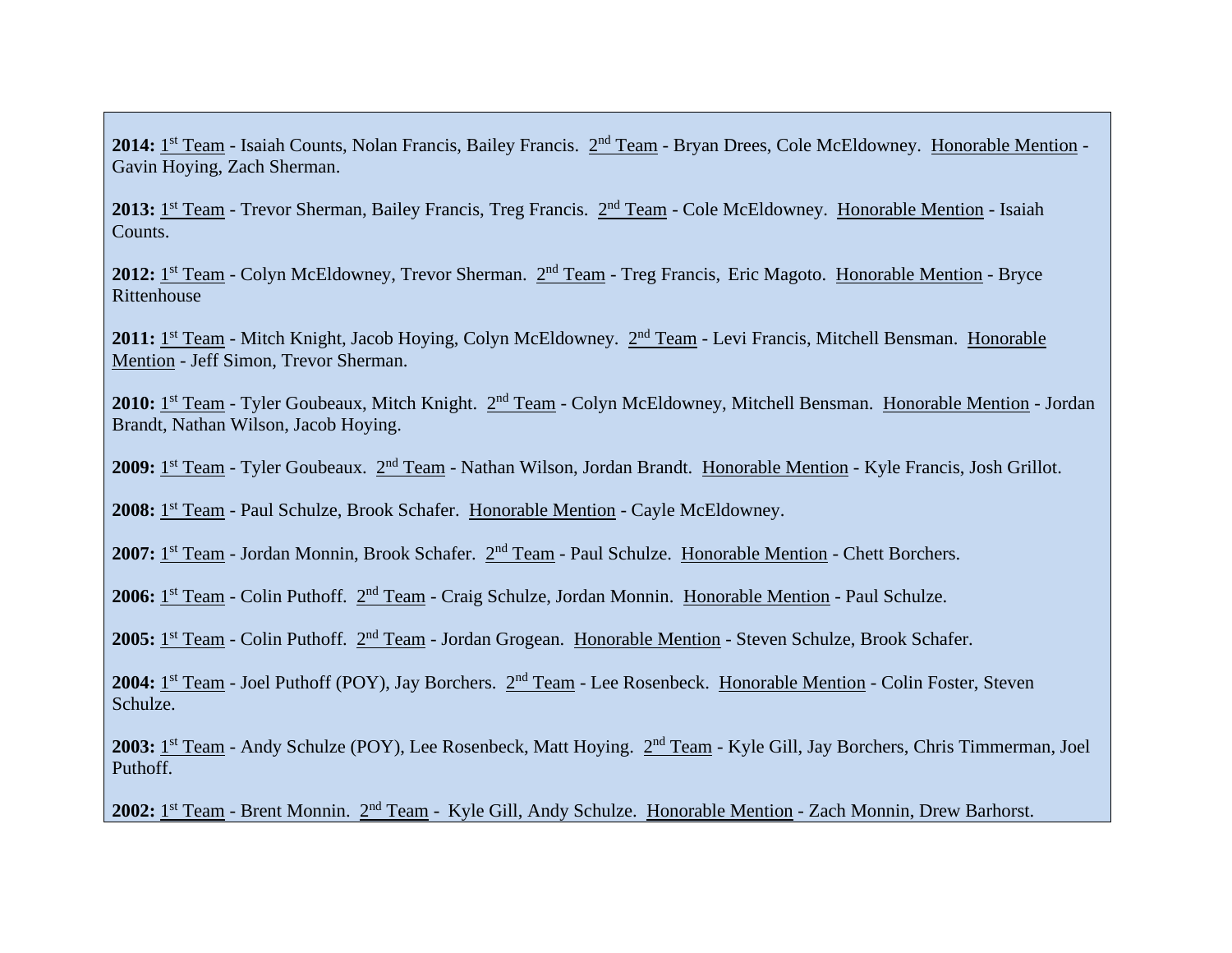2001: 1<sup>st</sup> Team - Keith Borchers. 2<sup>nd</sup> Team - Eric Rosenbeck. Honorable Mention - Kyle Gill, Zach Monnin.

2000: 1<sup>st</sup> Team - Brent Monnin, Brandon Simon. 2<sup>nd</sup> Team - Brent Puthoff, Eric Rosenbeck. Honorable Mention - Keith Borchers, Andy Schulze, Mark Hoying.

1999: 1<sup>st</sup> Team - Jace Grogean, Andy Rosenbeck. 2<sup>nd</sup> Team - Brian Stang, Brandon Simon. Honorable Mention - Brent Monnin, Mark Hoying.

1998: 1<sup>st</sup> Team - Dan Hoying (POY). 2<sup>nd</sup> Team - Brian Stang. Honorable Mention - Travis Goubeaux, Jace Grogean, Brad Schulze.

1997: 1<sup>st</sup> Team - Lou Heffner (POY), Kyle Schafer, Nick Borchers. 2<sup>nd</sup> Team - Kevin Phlipot, Dan Hoying. Honorable Mention -Chad Gill, Travis Goubeaux.

1996: 1<sup>st</sup> Team - Lou Heffner (Co-POY), Nick Timmerman (Co-POY), Nick Borchers. 2<sup>nd</sup> Team - Kevin Phlipot. Honorable Mention - Kyle Schafer, Dan Hoying.

1995: 1<sup>st</sup> Team - Spencer Cordonnier (POY), Lou Heffner, Wes Goubeaux. 2<sup>nd</sup> Team - Bart Doseck. Honorable Mention - Nick Timmerman, Wesley Goubeaux.

1994: 1<sup>st</sup> Team - Aaron Monnin, Spencer Cordonnier, Shane Borchers. 2<sup>nd</sup> Team - Bart Doseck.

1993: 1<sup>st</sup> Team - Aaron Monnin (POY), Brian Monnin. 2<sup>nd</sup> Team - Spencer Cordonnier, Shane Borchers.

1992: 1<sup>st</sup> Team - Ken Bergman (POY), Aaron Monnin. 2<sup>nd</sup> Team - Brian Timmerman. Honorable Mention - Spencer Cordonnier.

1991: 1<sup>st</sup> Team - Nate Heffner, Ken Bergman. 2<sup>nd</sup> Team - Jeff Kunk, Jeremy Cordonnier. Honorable Mention - Aaron Monnin, Josh Francis, Chad Monnier.

1990: 1<sup>st</sup> Team - Nate Heffner. 2<sup>nd</sup> Team - Jeff Kunk, Jeremy Cordonnier. Honorable Mention - Mark Ruhenkamp.

1989: 1<sup>st</sup> Team - Shane Francis. 2<sup>nd</sup> Team - Kerry Dapore, Dave Voisard. Honorable Mention - Nate Heffner, Darryl Sherman.